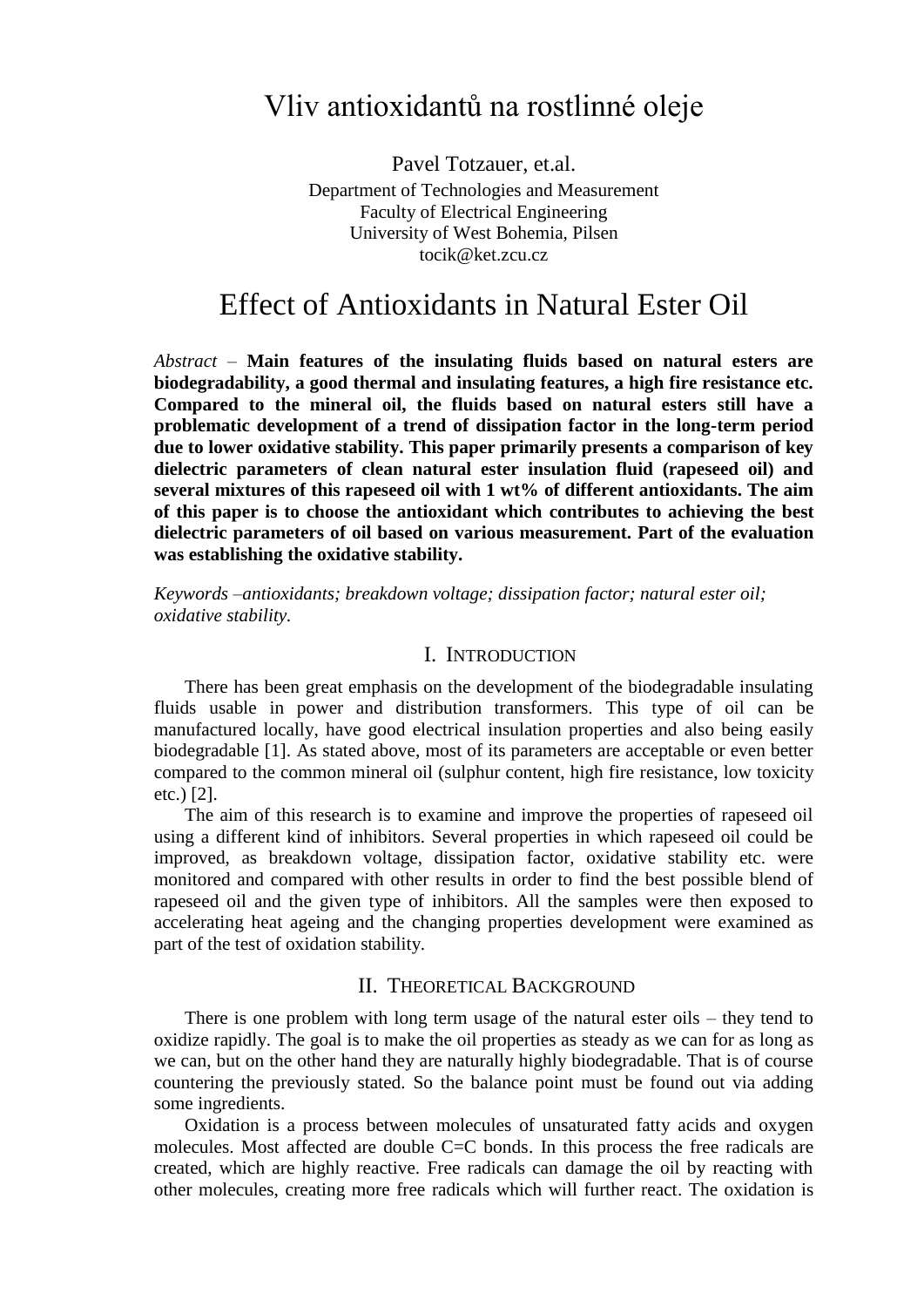undergo slowly but is accelerated rapidly by the presence of light, heat or metal ion particles [3-4].

The protection of insulating fluids against oxidation can ensure specific additives (antioxidants) which influence the degradation of chemical structure in an oxidizing atmosphere. It is a common way to slow, prevent or even to stop the oxidation processes. These additives scavenge free radicals and neutralize. The oxidation process with reduced amount of free radicals is less dangerous for the deterioration [4].

In our experiment four antioxidants were used. One natural antioxidant - Citric Acid (CA) and three synthetic antioxidants - Propyl Gallate (PG), tert-Butylhydroquinone (BTHQ) and Butylated Hydroxyanisole (BTHX). Abbreviations in brackets are used for identification of antioxidants in the following text.

### III. EXPERIMENT

The rapeseed oil was is natural ester oil which fatty acids content can be seen in Table I. This can tell a lot about properties of the oil, as is the oxidative stability – the higher content of unsaturated acids means worse oxidative stability and therefore faster deterioration of the properties of the oil itself. The higher content of saturated fatty acids means higher chemical stability but also means higher melting point. On the other hand, the unsaturated fatty acids are not only disadvantage, the higher their content is, the longer the oil stay liquid in low temperatures [3].

| Acid           | Palmitic | Stearic | Oleic | Linoleic   Linolenic |  |
|----------------|----------|---------|-------|----------------------|--|
| Content $(\%)$ |          |         | JZ.   |                      |  |

TABLE I. FATTY ACID CONTENT [9]

Each oil sample was set in the oven for 24 hours at 80 °C for more water reduction. Then the oil was heated up to the melting point of the antioxidant which was then added and properly mixed so the proper bonding with oil was assured. Each sample consists of pure rapeseed oil (500 ml) and an antioxidant at 1wt% of the oil. Table II provides coverage of all samples used in this paper and will function as a guideline further.

| Sample No.  |      |    |      |             |  |
|-------------|------|----|------|-------------|--|
| Antioxidant | none | РG | BTHC | <b>BTHY</b> |  |

TABLE II. SAMPLES IDENTIFICATION

Measured electrical parameters were dissipation factor tan  $\delta$ , breakdown voltage and real part of relative permittivity ε' under high AC voltage. The dissipation factor was measured according to the IEC 60247 at a voltage of 500 V in the temperature range from 30 °C to 90 °C. The breakdown voltage  $U_b$  was done by the IEC 60156 with high voltage source (maximum 200 kV) with the frequency of 50 Hz and with a rate of 2 kV/s until breakdown. The distance between electrodes was 2.5 mm. The detailed analysis was done by BDS (Broadband Dielectric Spectroscopy) in frequency range from 0.5 Hz to 1 MHz and in temperature range from -60 °C to 90 °C. The amplitude of measuring AC voltage was set to 1 V.

Test of the oxidation stability (TOS) was done by IEC 61125 in two steps. First one is the ageing of oil samples at 150 °C for 164 hours. After the ageing is finished the dissipation factor is measured again. The IEC 61125 provides a limit value of dissipation factor that the oil must comply.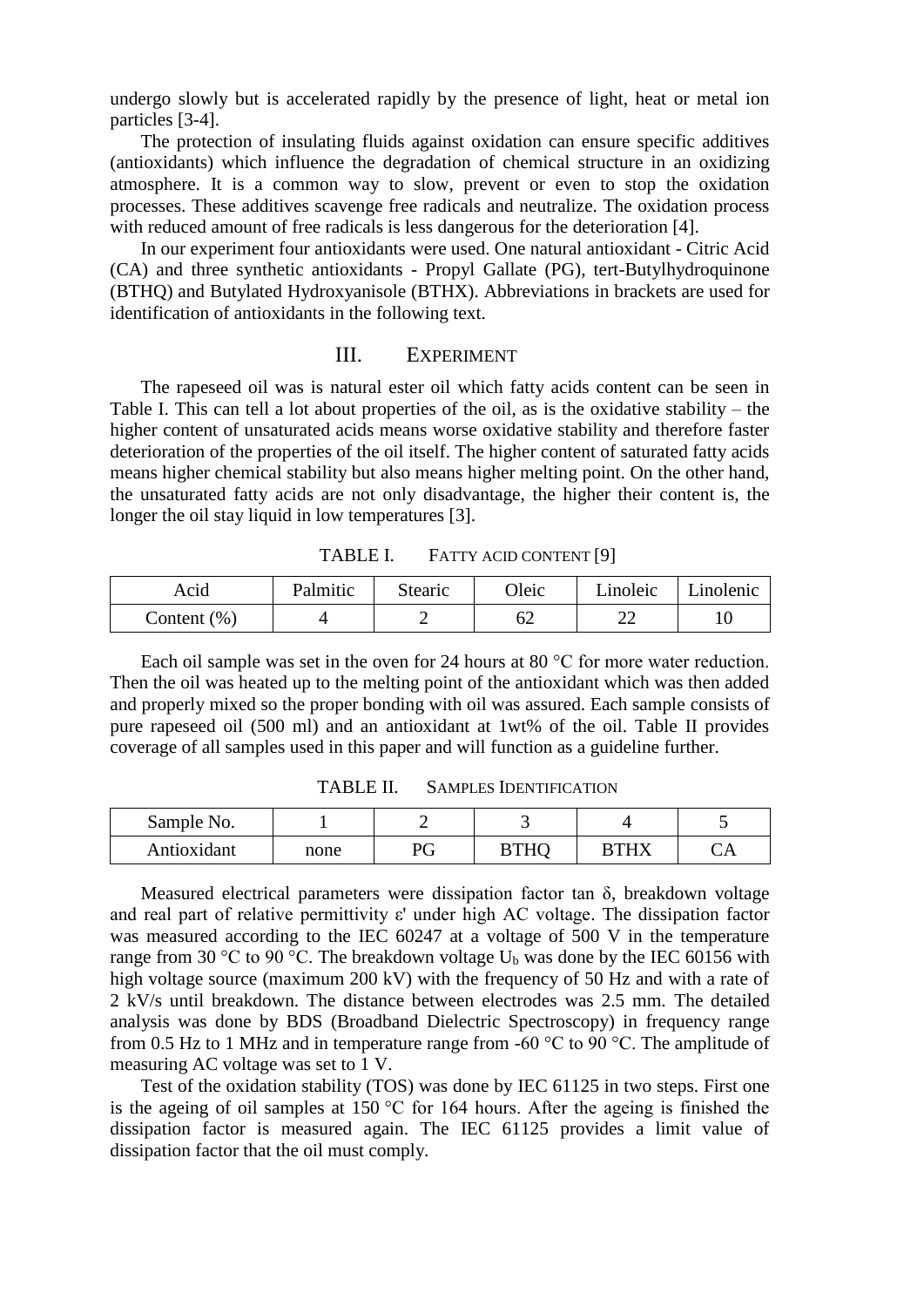

*Figure I.* **Results of breakdown voltage measurement of samples before TOS**

The results of Ub (Fig. 1) were not a surprise. The addition of the antioxidants had small effect on the value of breakdown voltage compared to the pure rapeseed oil (sample 1). The standard deviations of Ub are slightly smaller with antioxidants.

The main goal of these measurements was the dissipation factor (Fig.2). It is compared to the limit factor from IEC standard.



*Figure II.* **Temperature dependencies of dissipation factor before and after TOS**

The following Fig. 3 show the results of the dielectric analysis performed by BDS. The growth of tan  $\delta$  with decreasing frequency and increasing temperature is associated with an increasing influence of conductivity.



*Figure III.* **3D interpretation of temperature-frequency dependencies of real part of relative permittivity and dissipation factor of samples after TOS**

The results of dissipation factor clearly show that samples 2 and 5 failed the limit right at the start after preparation of the samples. We can also see that every sample